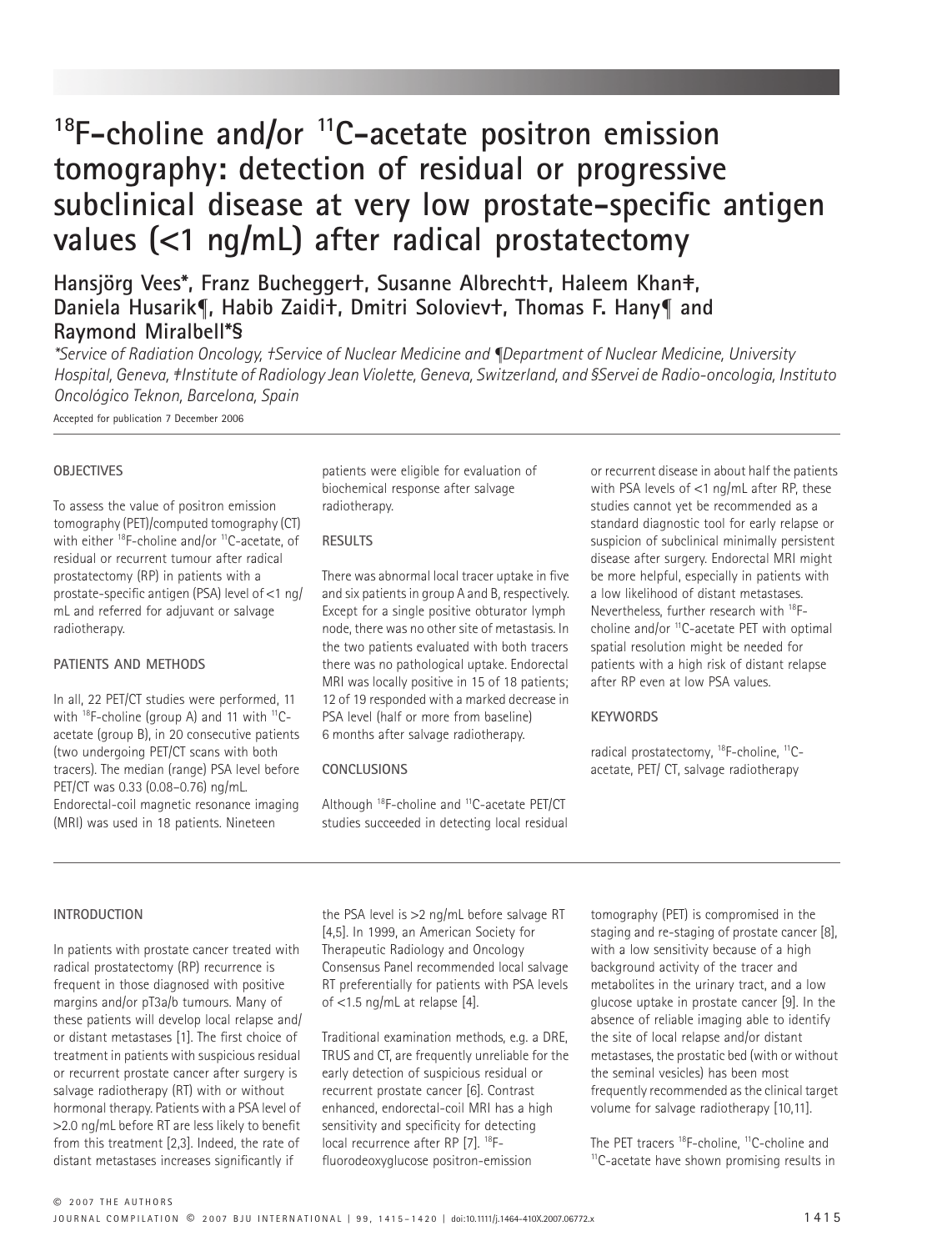# VEES *ET AL.*

detecting local recurrent and metastatic prostate cancer after surgery [8,12–16]. However, after RP only a few studies have assessed these PET tracers in patients with relatively low PSA values, and most of them were reported to have a low sensitivity for detecting recurrence. In the present study, we aimed to re-investigate the diagnostic potential of 11C-acetate and 18F-choline PET/CT in the early detection of prostate cancer recurrence after surgery at PSA levels of <1 ng/mL.

#### **PATIENTS AND METHODS**

PET and PET/CT studies were approved by the ethics committees of both University Hospitals of Geneva and Zurich. Signed informed consent was obtained from all patients. The studies were conducted from January 2004 to July 2005 in 20 consecutive patients with suspected residual or recurrent prostate cancer after RP and with PSA levels of <1 ng/mL. All patients were recruited at the University Hospital of Geneva; the 20 patients had 22 PET/CT studies, 11 with <sup>18</sup>F-choline (group A) and 11 with  $^{11}$ C-acetate (group B), and two with both tracers. The median (range) delay between surgery and PET/CT was 32 (4–81) months. In 14 patients the studies were for biochemical progression after RP, while six (two from group A and four from group B) had PET/CT because of suspected residual tumour (PSA level >0.04 ng/mL) immediately after RP. These last patients had their PET/CT evaluation 3–7 months after radical surgery. Nine patients from group A and seven from group B had increasing PSA levels at a median (range) of 46 (14–62) and 42 (10–80) months after RP, respectively. The median PSA doubling time for these patients was 12 (3–36) months (Table 1).

The patients' characteristics are also shown in Table 1. The median (range) PSA level before RP of 9.08 (4.13–23.00) ng/mL decreased after RP to a nadir value of 0.07 (<0.04–0.51) ng/mL. The pathological T stage was pT2a-c, pT3a, pT3b and pT4 in four, 11, four and one patient, respectively. The Gleason score distribution was  $\leq 6$ , 7, and  $\geq 8$  in seven, 10 and three patients, respectively; the surgical margins were positive in 13 patients (65%).

The median PSA was 0.33 ng/mL before PET/CT and a DRE at that time was suspicious for local relapse in eight patients (40%). All

*TABLE 1 Patient characteristics at surgery, PET/CT, and the results*

| Variable                        | <sup>18</sup> F-choline | <sup>11</sup> C-acetate | All                    |
|---------------------------------|-------------------------|-------------------------|------------------------|
| Number of patients              | 11                      | 11                      | 20                     |
| Median (range):                 |                         |                         |                        |
| Age, years at diagnosis         | $62.0$ $(54-67)$        | 64.0 (59-73)            | $63.5(46-73)$          |
| PSA at diagnosis, ng/mL         | $9.07(4.13 - 15.70)$    | $9.22$ $(4.87 - 23.00)$ | $9.08(4.13 - 23.00)$   |
| PSA after RP, ng/mL             | $0.07$ $(0.00 - 0.33)$  | $0.06$ $(0.00 - 0.51)$  | $0.07$ $(0.00 - 0.51)$ |
| Surgical margins positive, n    | $\overline{4}$          | 9                       | 13                     |
| At PET/CT:                      |                         |                         |                        |
| Number of PET/CT scans          | 11                      | 11                      | 22                     |
| Median (range):                 |                         |                         |                        |
| Time from surgery, months       | $35(5-81)$              | $29(4-63)$              | $32(4.0 - 81.0)$       |
| PSA doubling time, months in    | $7.5(3-30)$             | $12(6-36)$              | $12(3-36)$             |
| patients with recurrence        |                         |                         |                        |
| PSA at PET, ng/mL               | $0.35(0.11 - 0.73)$     | $0.30(0.08 - 0.76)$     | $0.33$ $(0.08 - 0.76)$ |
| DRE positive, n (%)             | 3                       | 5                       | 8(40)                  |
| Results:                        |                         |                         |                        |
| PET positive, n (%)             |                         |                         |                        |
| local                           | 5                       | 6                       | 11(55)                 |
| lymph node                      |                         | 1                       | 1(5)                   |
| Endorectal MRI locally positive | 8/9                     | 9/11                    | 15/18(85)              |
| PSA level after RT*             |                         |                         |                        |
| decrease                        | 8                       | 6                       | 12                     |
| increase                        | $\overline{2}$          | $\overline{2}$          | $\overline{4}$         |
| no change                       | $\mathbf{1}$            | $\overline{2}$          | 3                      |
| $\ddagger$                      | $\Omega$                | 1                       | 1                      |
|                                 |                         |                         |                        |

*\*Change* >*6 months after RT: a decrease or increase of half or more in PSA 6–10 months after therapy compared with the initial value; changes of less than half denoted as no change; †one patient had a highly aggressive tumour (Gleason 5* + *5), and was re-treated with androgen suppression plus RT and was therefore not evaluated for PSA change.*

patients were negative for regional or distant disease extension after re-staging with bone scintigraphy and abdominal CT.

All studies with <sup>18</sup>F-choline were done at the University Hospital of Zurich. 18F-choline was produced using the method described by Cservenyak *et al.* [17]; 18F-fluorine was prepared by using a 16.8-MeV cyclotron (PET Trace 2000; GE Medical Systems, Uppsala, Sweden). The injected activity of <sup>18</sup>F-choline was  $214 \pm 14$  MBq with no adjustment for weight or size, and a purity of ≥95%.

Patients were scanned with an inline PET/CT scanner (Discovery LS; General Electric Healthcare Technologies, Waukesha, WI, USA) consisting of a full-ring PET scanner with a 14.6-cm transverse field of view and an inplane resolution of 4.8 mm full width at half maximum at the centre of the field of view, and a multidetector CT scanner. First, an unenhanced CT scan (80 mA, 0.5 s/rotation,

140 kV, 4.25-mm reconstructed section thickness) was obtained from the head to the pelvic floor. Subsequently, the table position was moved axially to the initial position for the PET scanning, so that the first field of view covered the pelvic floor and the bladder. PET scanning was initiated 120 s after an i.v. injection with 18F-choline. Seven cradle positions were scanned, with an acquisition time of 3 min for the emission scan per position. The PET images were reconstructed using a standard iterative (two iterations) ordered-subset expectation maximization reconstruction algorithm, and were reformatted into transverse, coronal and sagittal views.

All <sup>11</sup>C-acetate studies were also done at the University Hospital of Geneva. 11C-acetate was prepared at the cyclotron unit of Geneva University Hospital from 11C-carbon dioxide produced on a IBA 18/9 cyclotron, according to a modified [18] and previously published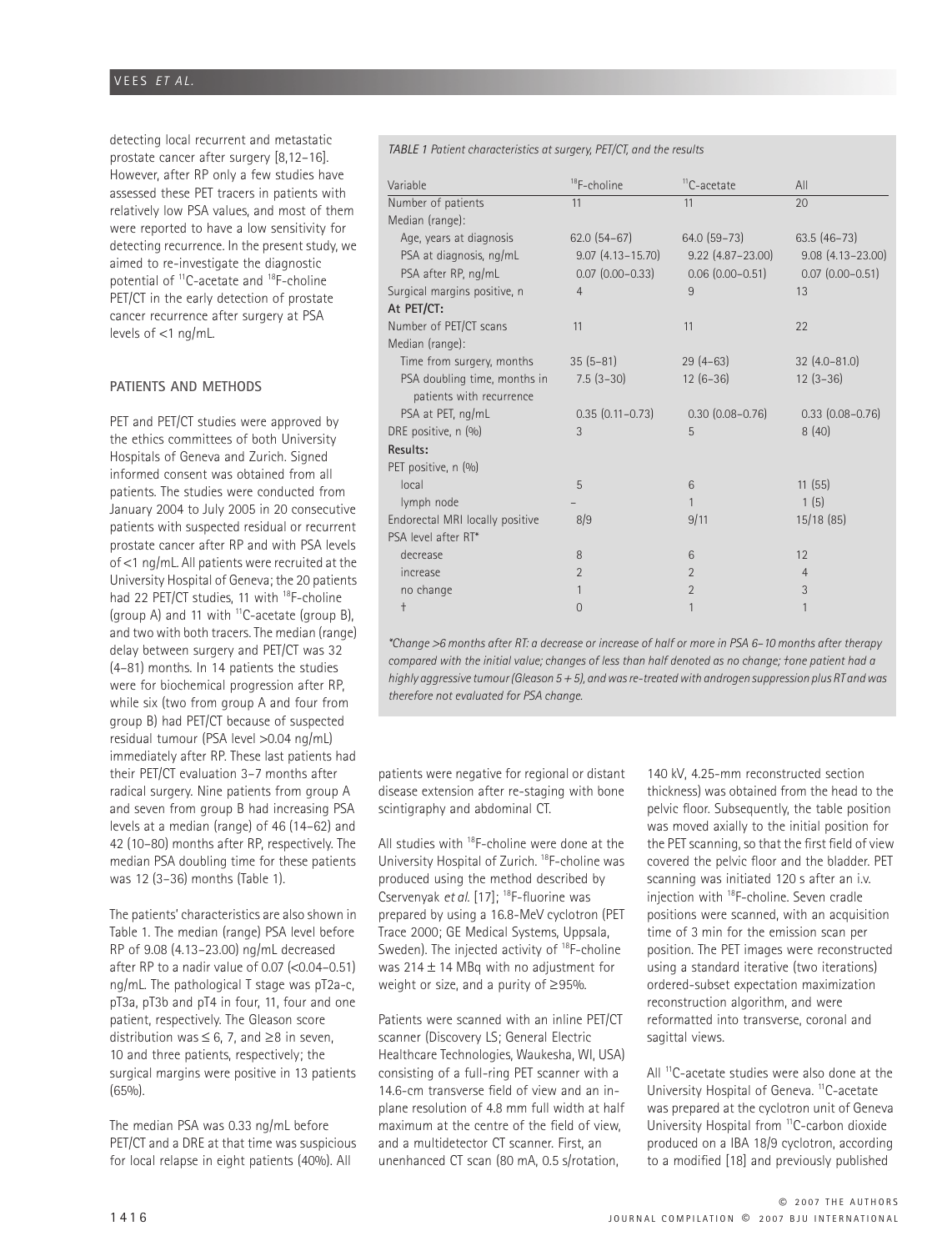*FIG. 1. Example of a prostate bed-centred PET/CT showing focal hyperactivity in the prostate bed (arrow) that reached a SUVmax of 2.0.*



*FIG. 2. Example of a 11C-acetate PET scan showing focal hyperactivity in the prostate bed (a) and the fused imaging with the corresponding CT (b). Note the small, focal hyperactivity (arrow) that reached a SUVmax of 2.5.*



procedure [19]. The radiochemical purity of the injectable solution was ≥95%. The injected activity was  $524 \pm 24$  MBq with no adjustment for weight or size.

The PET scanner used was an ECAT ART (Siemens/CTI, Knoxville, TN, USA) providing an axial field of view of 16.2 cm. After bladder voiding, patients were placed in the scanning position and a six-run transmission scan (5 min/bed position) using 137Cs singlephoton point sources was recorded starting at the prostate bed. The laser-defined starting

position was ink-marked on the patient's leg. Patients were then injected under standard precautions with 11C-acetate and the emission scan started 120 s after injection. The initial run of 10 min was centred on the prostate bed, followed by five runs of 7 min each covering the rest of the pelvis, abdomen and thorax. An attenuation correction matrix was calculated by segmenting the attenuation map, followed by forward projection at appropriate angles of the transmission image [20]. The generated attenuation correction map was then used to reconstruct the emission data. The images were scattercorrected and reconstructed using normalized attenuation-weighted, ordered subset-expectation maximization iterative reconstruction implemented within the ECAT 7.2 software. The default parameters used in clinical routine were used (two iterations and eight subsets) followed by a post-processing Gaussian filter (kernel 6 mm full-width halfmaximum height). The voxel size was set to  $3.4 \times 3.4 \times 3.4$  mm<sup>3</sup>. Attenuation-corrected views were obtained for clinical interpretation in transaxial, coronal and sagittal planes. Unenhanced CT imaging from the pelvis to the thorax was done within 2 days of PET using a 16-slice CT scanner. The starting position of the dedicated fusion CT was identical to PET, as verified by the same physician in both examinations. PET to CT images were co-registered using the commercial Hermes multimodal fusion software (Nuclear Diagnostics AB, Stockholm, Sweden).

One patient had a hip prosthesis that led to a CT artefact projecting onto the prostate bed. This PET scan was therefore analysed with and with no attenuation correction. Both evaluations gave the same result (positive for a local recurrence). All other patients had their attenuation corrected PET/CT scan evaluated.

In each centre PET was interpreted by two experienced nuclear medicine physicians who gave their final consensus statement in the clinical report; all clinical and radiological information before PET was made available to them and the PET interpreted visually. PET was considered positive if activity was significantly above the observed background and could not be explained by a normal structure. For <sup>11</sup>C-acetate PET the tracer accumulation was considered equivocal if activity was marginally above expected background and if other than tumoral origin could not be excluded. Finally, the results were compared with the results of an endorectal MRI, whenever available. The maximum standardized uptake value  $(SUV_{max})$ , while measured, was not used in the interpretation because partial volume effects were considered to significantly reduce these values, notably for small tumours.

All patients received salvage RT at a median of 36.1 (20–61) days after PET/CT, using a linear accelerator (18 MeV X-rays). The prostatic and seminal vesicle bed was irradiated with four or six coplanar fields in five weekly fractions of 2 Gy/day, to a total of 32 fractions (64 Gy). A boost dose of five fractions (10 Gy) was delivered to the local tumour recurrence if detected on the endorectal MRI and/or on the PET/CT studies. The positive obturator lymph node detected in one patient was included in the treatment volume. One patient with a particularly aggressive tumour (Gleason  $5 + 5$ ) was treated with adjuvant androgen deprivation and salvage RT.

All patients had a clinical follow-up with PSA determinations at 1 and 22 days of salvage RT, and 6 weeks and 6–10 months after treatment. The median (range) minimum follow-up after RT was 6 (6–10) months after salvage RT. A decrease by half in the PSA level after salvage RT was considered the endpoint of the response confirming the presence of local disease.

#### **RESULTS**

The 18F-choline and 11C-acetate PET/CT studies were all well tolerated with no clinically evident side-effects. 18F-choline PET/CT fusion scans detected five positive results for local recurrence. The median (SD)  $\textsf{SUV}_{\textsf{max}}$  of locally positive results was 2.0 (0.79). No regional or distant metastasis was detected in this group. An example of a <sup>18</sup>F-choline positive local recurrence on PET/CT is shown in Fig. 1.

The <sup>11</sup>C-acetate studies showed four positive and two equivocal results for local recurrence. The median SUV<sub>max</sub> of locally positive and equivocal results was 2.3 (0.17) and 1.3 (0.12), respectively. In one patient, a small obturator lymph node of <1 cm was interpreted as positive (SUVmax 2.6). No further abnormalities were detected in this group. An example of a local and lymph node positive <sup>11</sup>C-acetate PET study, and retrospective image registration of sequential PET and CT studies, are shown in Fig. 2. In the two patients having both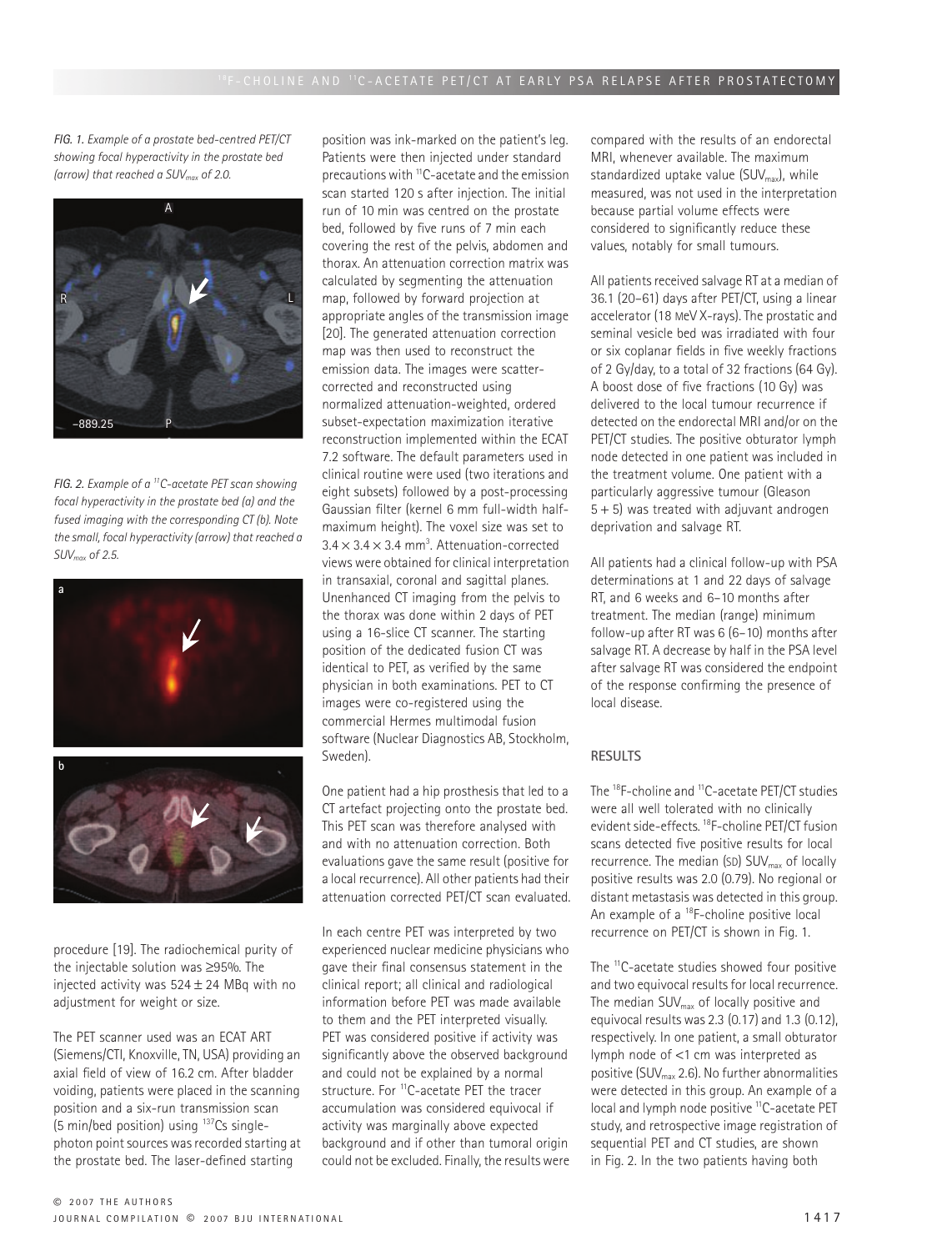<sup>11</sup>C-acetate and <sup>18</sup>F-choline PET/CT studies, there was no abnormal tracer uptake in either examination.

The PET/CT and MRI results were compared in the 15 patients with local disease detected on MRI; eight were positive/equivocal in the PET/ CT studies. There was a spatial correlation in the same site between positive/equivocal results in PET/CT and endorectal MRI in both patients from group A and in five of six in group B. The only patient from group A with a negative endorectal MRI was locally positive on the 18F-choline PET/CT. He responded to salvage RT with a decreasing PSA level. In the two patients from group B with a negative endorectal MRI the 11C-acetate PET/CT was also negative. One of them had a stable PSA value 6 months after salvage RT, and the other responded, with a PSA level decreasing by half or more.

All patients completed RT as scheduled; the patient who had a highly aggressive tumour (Gleason  $5 + 5$ ) and who received androgen suppression in addition to RT was not eligible for assessing the response. After a minimum follow-up of 6 months after RT the PSA level decreased to a median of  $0.07$  ( $0.04$ – $1.03$ ) ng/mL. There was a significant decrease (>50%) in PSA level after salvage RT in eight patients in group A and in six in group B (Table 1). The PSA level increased by more than half in two patients from each group, and remained stable in one in group A and in two in group B. Thus, in three of five patients from group A and four of five in group B with positive/equivocal PET/CT, the PSA decreased significantly, while 11 of 16 with positive endorectal MRI findings had a significant decrease in PSA level after salvage RT.

## **DISCUSSION**

Recurrent prostate cancer after RP should be suspected at the earliest established increase in PSA level [21–23]. Even very low (above undetectable) PSA values after surgery are likely to be followed by increasing levels, heralding clinical tumour recurrence [1,24]. In the present study, the risk factors for local recurrence or residual tumour were high in all patients. Indeed, eight of 11 in group A and nine of 11 in group B presented with extracapsular disease and/or seminal vesicle involvement, while there were also positive surgical margins in four in group A and nine in group B.

A study by Kotzerke *et al.* [12] comparing 11Ccholine and 11C-acetate PET in 10 patients with residual or recurrent prostate cancer showed a similar ability for both tracers to detect local tumour, lymph node and bone metastases, although only at high PSA values. Only a few studies have evaluated <sup>11</sup>C-acetate and/or 18F-choline PET in patients with PSA levels of <5 ng/mL after RP. All these studies showed low or moderate sensitivity in detecting local residual/recurrent tumour or distant metastasis [8,14,25]. Indeed, De Jong et al. [8] found no positive <sup>11</sup>C-choline PET scans in 20 patients with PSA levels of <4 ng/ mL after surgery. Oyama *et al.* [14] also reported a very low sensitivity (4%) for patients with PSA level of <3.0 ng/mL assessed with <sup>11</sup>C-acetate PET after surgery. Unlike these studies, the results of two others with 18F-choline and 11C-acetate were more in agreement with the present results [13,26]. Heinisch *et al.* [26] recently reported a similar proportion of positive lesions to that in the present study, in patients assessed with 18Fcholine PET/CT for recurrent prostate cancer and PSA levels of <5 ng/mL. However, unlike in the present series, there was a higher detection rate of lymph node and bone metastases in their patients, although only two had a PSA level of <1 ng/mL. Kotzerke *et al.* [13] reported on 31 patients with increasing PSA levels after RP and who were evaluated with 11C-acetate PET; eight had a PSA level of <2.0 ng/mL and their PET studies showed recurrent prostate cancer in five, and in four of these patients recurrence was confirmed by biopsy.

Most of the cited studies used no PET/CT coregistration; patients undergoing 18F-choline PET in the present study (group A) were assessed with in-line PET/CT, while those having 11C-acetate PET (group B) were assessed with PET and thoraco-abdominal CT with sequential registration. Either inline PET/CT or image co-registration studies might be why there was better differentiation of physiological (rectum and bladder) uptake from residual/recurrent prostate cancer, thus explaining the relatively high positivity in half the patients, compared with those reported by most other studies. However, a potential pitfall of 11C-acetate PET with CT registration, as used in the present study, was the low spatial resolution of the technique and the time-related limitation of sequential PET and CT studies. This might have contributed to a suboptimal detection of recurrent tumours.

All the present patients with either suspicious residual or recurrent prostate cancer after RP had a median PSA level of 0.33 ng/mL at the time of PET and none had a PSA level of >0.8 ng/mL. In these patients tumour recurrences or residual tumour were expected to be small. With <sup>11</sup>C-acetate and <sup>18</sup>F-choline PET/CT the detection of local tumour recurrence was possible in six of 11 and five of 11 patients, respectively.

Histological confirmation of local recurrences was not obtained because a negative result is considered unreliable [27,28]. However, the PSA level 6–10 months after salvage RT decreased significantly (>50%) in eight and seven patients from group A and B, respectively. This result is highly suggestive of predominantly local/regional disease, thus tending to confirm the locally/regionally positive PET/CT findings. The sensitivity of PET/CT scans was 60% with <sup>18</sup>F-choline and 66% with 11C-acetate; we did not estimate the specificity of PET/CT because there were too few patients with stable or increasing PSA levels after salvage RT. In two of three patients in group A and three of four in group B with stable or increasing PSA levels after salvage RT, the PET/CT scans were negative. Only one report by Kotzerke *et al.* [13] contained information about the sensitivity and specificity of PET in patients with recurrent prostate cancer at low PSA levels, finding similar values. In nine out of 13 patients with positive endorectal MRI, the PSA evaluation after salvage RT also suggested the presence of mostly local disease.

In two patients the PSA level after treatment increased by more than half, while in three it remained stable. In these patients, regional and/or distant disease cannot be excluded. Only one patient had a positive obturator lymph node; his PSA level decreased significantly 6 months after salvage RT. There were no other regional or distant metastases. These results seem to be in agreement with other reports on <sup>11</sup>C-acetate and <sup>18</sup>F-choline PET studies, in their ability to detect lymph node and bone metastasis in recurrent prostate cancer almost exclusively at high PSA values [13,14,25]. A low spatial resolution of such PET studies (i.e. <6 mm) might explain this observation. PET/CT with higher spatial resolution might be needed to increase the detectability of potentially existing regional and distant metastasis with  $^{11}$ C-acetate and  $^{18}$ F-choline PET/CT in patients with very low PSA values. In addition, the present study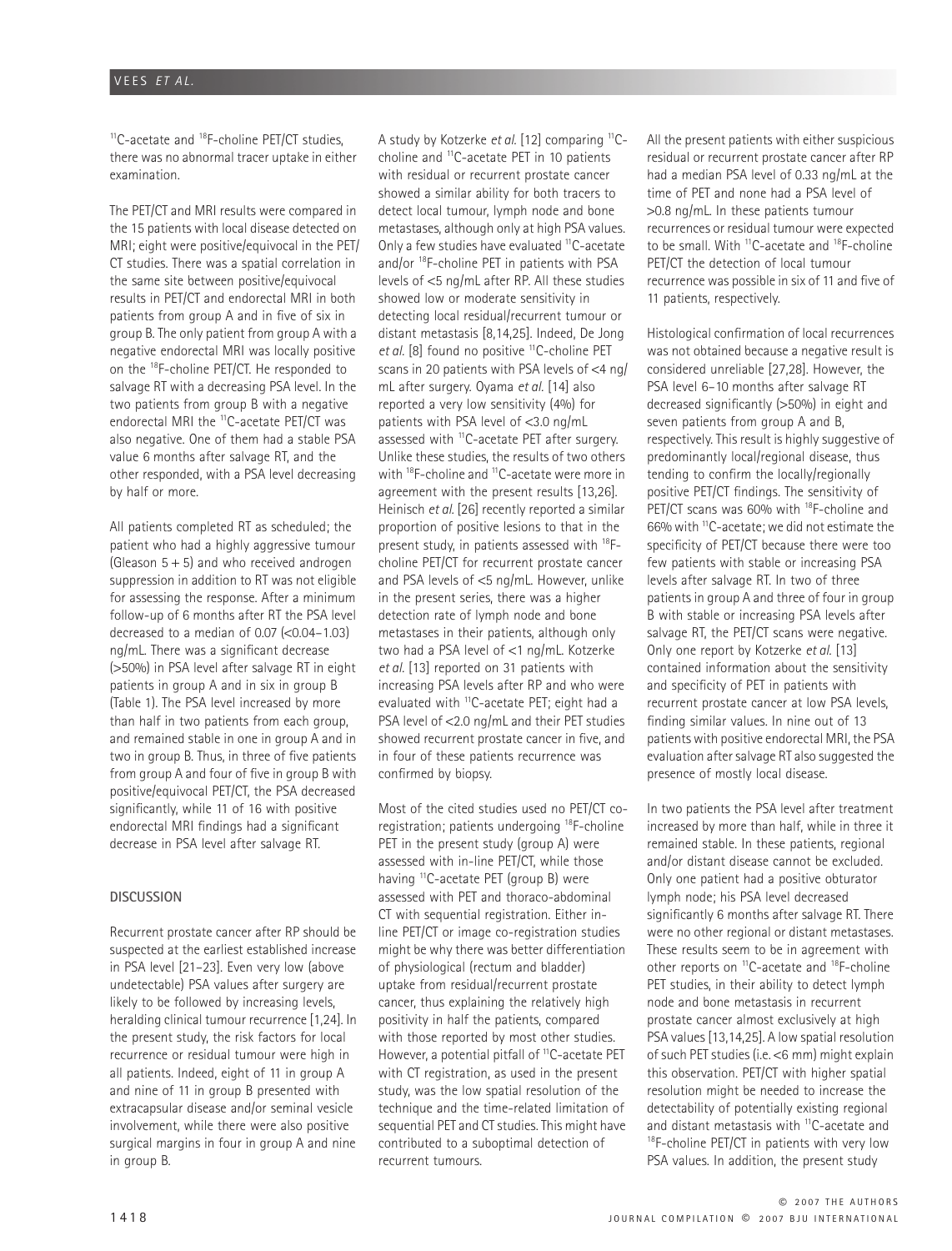cannot answer the question of which of the two tracers (<sup>11</sup>C-acetate or <sup>18</sup>F-choline) is better for detecting residual or recurrent prostate cancer after RP. A prospective study with the two radiotracers assessed in the same patients with the same PET/CT imaging system and acquisition/processing protocols might be a sound recommendation for future clinical research proposals.

In conclusion, although  $^{18}$ F-choline and  $^{11}$ Cacetate PET/CT studies succeeded in detecting local residual or recurrent disease in about half of the patients with PSA levels of <1 ng/ mL after RP, these studies cannot yet be recommended as a standard diagnostic tool for early relapse or suspicion of subclinical minimally persistent disease after surgery. Endorectal MRI might be more helpful, especially if such patients also have a low likelihood of distant metastases. Nevertheless, further research with <sup>18</sup>F-choline and/or <sup>11</sup>Cacetate PET/CT studies with PET/CT instrumentation of optimal spatial resolution and scanning conditions might be needed for patients at high risk of distant relapse after RP even at low PSA values.

## **ACKNOWLEDGEMENTS**

This study was possible thanks to the support of CELLEX International that funded the <sup>11</sup>Cacetate PET/CT study in Geneva.

# **CONFLICT OF INTEREST**

None declared. Source of funding: Cellex International Barcelona.

## **REFERENCES**

- 1 **Pound C, Partin A, Eisenberger M, Chan DW, Pearson JD, Walsh PC.** Natural history of progression after PSA elevation following radical prostatectomy. *JAMA* 1999; **281**: 1591–7
- 2 **Morris MM, Dallow KC, Zietman AL**  et al. Adjuvant and salvage irradiation following radical prostatectomy for prostate cancer. *Int J Radiat Oncol Biol Phys* 1997; **38**: 731–6
- 3 **Song DY, Thompson TL, Ramakrishnan V** et al. Salvage radiotherapy for rising or persistent PSA after radical prostatectomy. *Urology* 2002; **60**: 281–7
- 4 **Cox JD, Gallagher MJ, Hammond**

## **EH, Kaplan RS, Schellhammer PF.**

Consensus statements on radiation therapy of prostate cancer: guidelines for prostate re-biopsy after radiation and for radiation therapy with rising prostatespecific antigen levels after radical prostatectomy. American Society for Therapeutic Radiology and Oncology Consensus Panel. *J Clin Oncol* 1999; **17**: 1155–63

- 5 **Stephenson AJ, Shariat SF, Zelefsky MJ et al.** Salvage radiotherapy for recurrent prostate cancer after radical prostatectomy. *JAMA* 2004; **291**: 1325– 32
- 6 **Kane CJ, Amling CL, Johnstone PA**  et al. Limited value of bone scintigraphy and computed tomography in assessing biochemical failure after radical prostatectomy. *Urology* 2003; **61**: 607–11
- 7 **Sella T, Schwartz LH, Swindle PW** et al. Suspected local recurrence after radical prostatectomy: endorectal coil MR imaging. *Radiology* 2004; **231**: 379–85
- 8 **de Jong IJ, Pruim J, Elsinga PH,**  Vaalburg W, Mensink HJ. <sup>11</sup>C-choline positron emission tomography for the evaluation after treatment of localized prostate cancer. *Eur Urol* 2003; **44**: 32–9
- 9 **Schoder H, Larson SM.** Positron emission tomography for prostate, bladder, and renal cancer. *Semin Nucl Med* 2004; **34**: 274–92
- 10 **Bolla M, van Poppel H, Collette L** et al. Postoperative radiotherapy after radical prostatectomy: a randomised controlled trial (EORTC trial 22911). *Lancet* 2005; **366**: 572–8
- 11 **Swanson GP, Thompson LM, Tangen C**  et al. Phase III randomized study of adjuvant radiation therapy versus observation in patients with pathologic T3 prostate cancer (SWOG 8794). *Int J Radiat Oncol Bio Phys* 2005; **63** (Suppl. 1): S1
- 12 **Kotzerke J, Volkmer BG, Glatting G** et al. Intraindividual comparison of [11C]acetate and [11C]choline PET for detection of metastases of prostate cancer. *Nuklearmedizin* 2003; **42**: 25–30
- 13 **Kotzerke J, Volkmer BG, Neumaier B, Gschwend JE, Hautmann RE, Reske SN.**  Carbon-11 acetate positron emission tomography can detect local recurrence of prostate cancer. *Eur J Nucl Med Mol Imaging* 2002; **29**: 1380–4
- 14 **Oyama N, Miller TR, Dehdashti F** et al. <sup>11</sup>C-acetate PET imaging of prostate cancer: detection of recurrent disease at PSA relapse. *J Nucl Med* 2003; **44**: 549–55
- 15 **Price DT, Coleman RE, Liao RP, Robertson CN, Polascik TJ, DeGrado TR.**  Comparison of [18F]fluorocholine and [ 18F]fluorodeoxyglucose for positron emission tomography of androgen dependent and androgen independent prostate cancer. *J Urol* 2002; **168**: 273–80
- 16 **Seltzer MA, Jahan SA, Dahlbom M** et al. Combined metabolic imaging using C-11 acetate and FDG PET for the evaluation of patients with suspected recurrent prostate cancer. *J Nucl Med* 2003; **44**: 132P
- 17 **Cservenyak T, Drandarov K, Schubiger**  PA, Westera G. Automated production of [ 18F]fluorocholine of pharmaceutical quality. *Eur J Nucl Med Mol Imaging* 2003; **30** (Suppl.): S313
- 18 **Soloviev D, Tamburella C.** Captive solvent [<sup>11</sup>C]acetate synthesis in GMP conditions. *Appl Radiat Isot* 2006; **64**: 995–1000
- 19 **Roeda D, Dolle F, Crouzel C.** An improvement of <sup>11</sup>C acetate synthesis – non-radioactive contaminants by irradiation-induced species emanating from the <sup>11</sup>C carbon dioxide production target. *Appl Radiat Isot* 2002; **57**: 857–60
- 20 **Zaidi H, Diaz-Gomez M, Boudraa A, Slosman DO.** Fuzzy clustering-based segmented attenuation correction in whole-body PET imaging. *Phys Med Biol* 2002; **47**: 1143–60
- 21 **D'Amico AV, Whittington R, Malkowicz SB** et al. Biochemical outcome after radical prostatectomy, external beam radiation therapy, or interstitial radiation therapy for clinically localized prostate cancer. *JAMA* 1998; **280**: 969–74
- 22 **Ward JF, Moul JW.** Biochemical recurrence after definitive prostate cancer therapy. Part I: defining and localizing biochemical recurrence of prostate cancer. *Curr Opin Urol* 2005; **15**: 181–6
- 23 **Ward JF, Moul JW.** Biochemical recurrence after definitive prostate cancer therapy. Part II: treatment strategies for biochemical recurrence of prostate cancer. *Curr Opin Urol* 2005; **15**: 187– 95
- 24 **Freedland SJ, Sutter ME, Dorey F, Aronson WJ.** Defining the ideal cutpoint for determining PSA recurrence after radical prostatectomy. Prostate-specific antigen. *Urology* 2003; **61**: 365–9
- 25 **Schmid DT, John H, Zweifel R** et al. Fluorocholine PET/CT in patients with prostate cancer: initial experience. *Radiology* 2005; **235**: 623–8